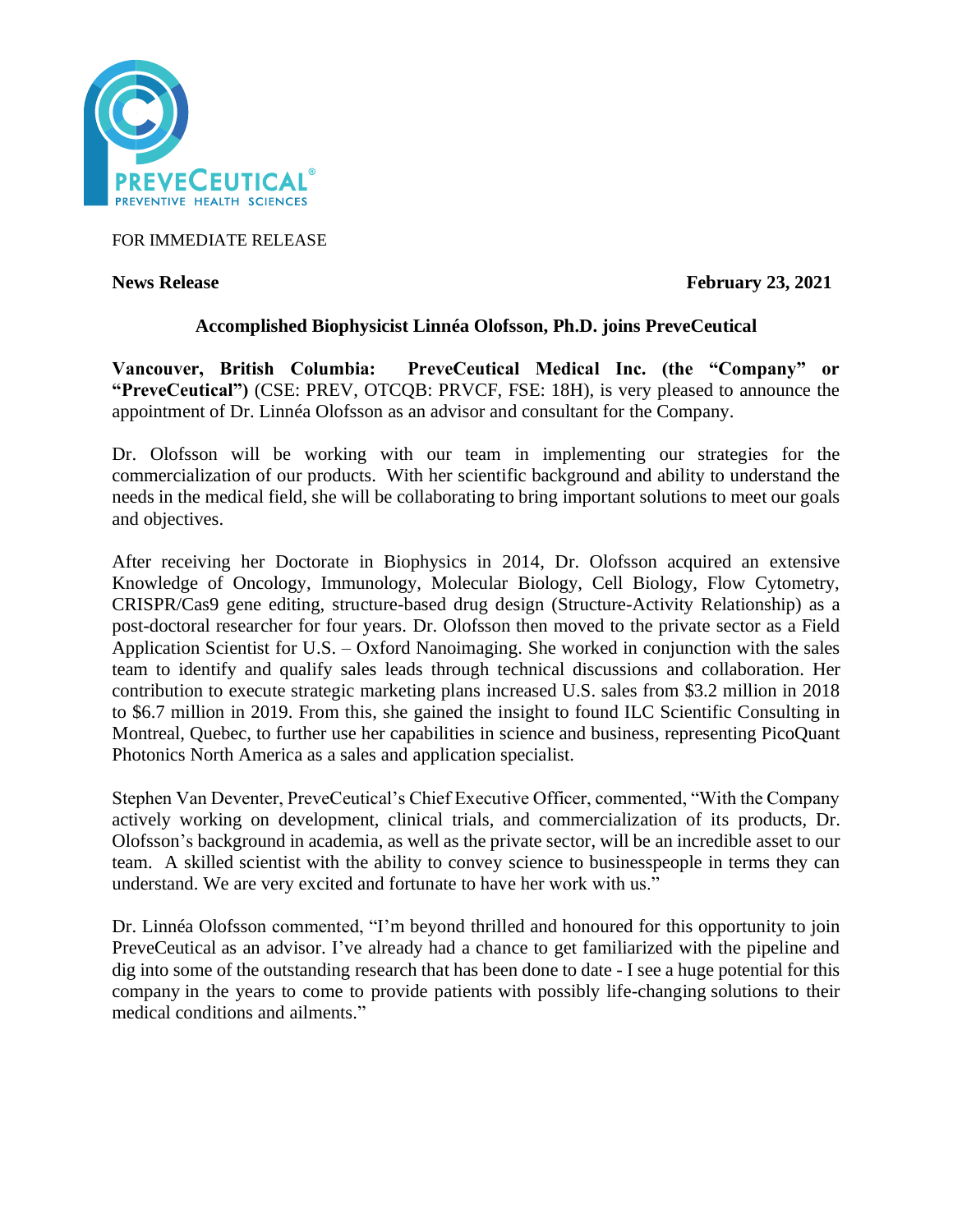## *About PreveCeutical*

PreveCeutical is a health sciences company that develops innovative options for preventive and curative therapies utilizing organic and nature identical products. The Company aims to be a leader in the preventive health sciences sector.

With the completion of three of its research programs, the Company is actively working on the development, clinical trials, and commercialization of its products; and has filed a number of provisional patent applications to protect the intellectual property from its research programs.

For more information about PreveCeutical, please visit our website [www.PreveCeutical.com](http://www.preveceutical.com/) or follow us on [Twitter](http://twitter.com/PreveCeuticals) and [Facebook.](http://www.facebook.com/PreveCeutical)

# *On behalf of the Board of Directors of PreveCeutical*

*Stephen Van Deventer, Chairman and Chief Executive Officer*

## *For further information, please contact:*

*Stephen Van Deventer: +1 604 306 9669 Or Investor Relations* [ir@preveceutical.com](mailto:ir@preveceutical.com)

#### *Forward-Looking Statements:*

This news release contains forward-looking statements and forward-looking information (collectively, "forwardlooking statements") within the meaning of applicable Canadian and U.S. securities legislation, including the United States Private Securities Litigation Reform Act of 1995. All statements in this news release that are not purely historical are forward-looking statements and include any statements regarding beliefs, plans, expectations and orientations regarding the future, including, without limitation, the continued research interests of PreveCeutical, PreveCeutical's anticipated business plans, and its prospects of success in executing its proposed plans. Often, but not always, forward-looking statements can be identified by words such as "will", "pro forma", "plans", "expects", "may", "should", "budget", "schedules", "estimates", "forecasts", "intends", "anticipates", "believes", "potential", "proposes" or variations of such words including negative variations thereof and phrases that refer to certain actions, events or results that may, could, would, might or will occur or be taken or achieved. Forward-looking statements are based on certain assumptions regarding PreveCeutical, including expected growth, results of operations, including PreveCeutical's research and development activities, performance, industry trends, growth opportunities, that PreveCeutical will be granted requisite expedited approvals by world health, retain and attract qualified research personnel and obtain and/or maintain the necessary intellectual property rights needed to carry out future business activities.

Actual results could differ from those projected in any forward-looking statements due to numerous factors including, risks and uncertainties relating to: complexities and delays in connection with research and development activities and the actual results of research and development activities; the ability of PreveCeutical to, among other things, protect its respective intellectual property, obtain any required governmental, regulatory or stock exchange approvals, permits, consents or authorizations required, including Canadian Securities Exchange acceptance of any planned future activities and obtaining expedited requisite approvals from world health agencies; and the ability of PreveCeutical to commercialize products, pursue business partnerships, complete their research programs as planned, and obtain the financing required to carry out their planned future activities. Other factors such as general economic, market or business conditions or changes in laws, regulations and policies affecting the biotechnology or pharmaceutical industry may also adversely affect the future results or performance of PreveCeutical. These forward-looking statements are made as of the date of this news release and, unless required by applicable law, PreveCeutical assumes